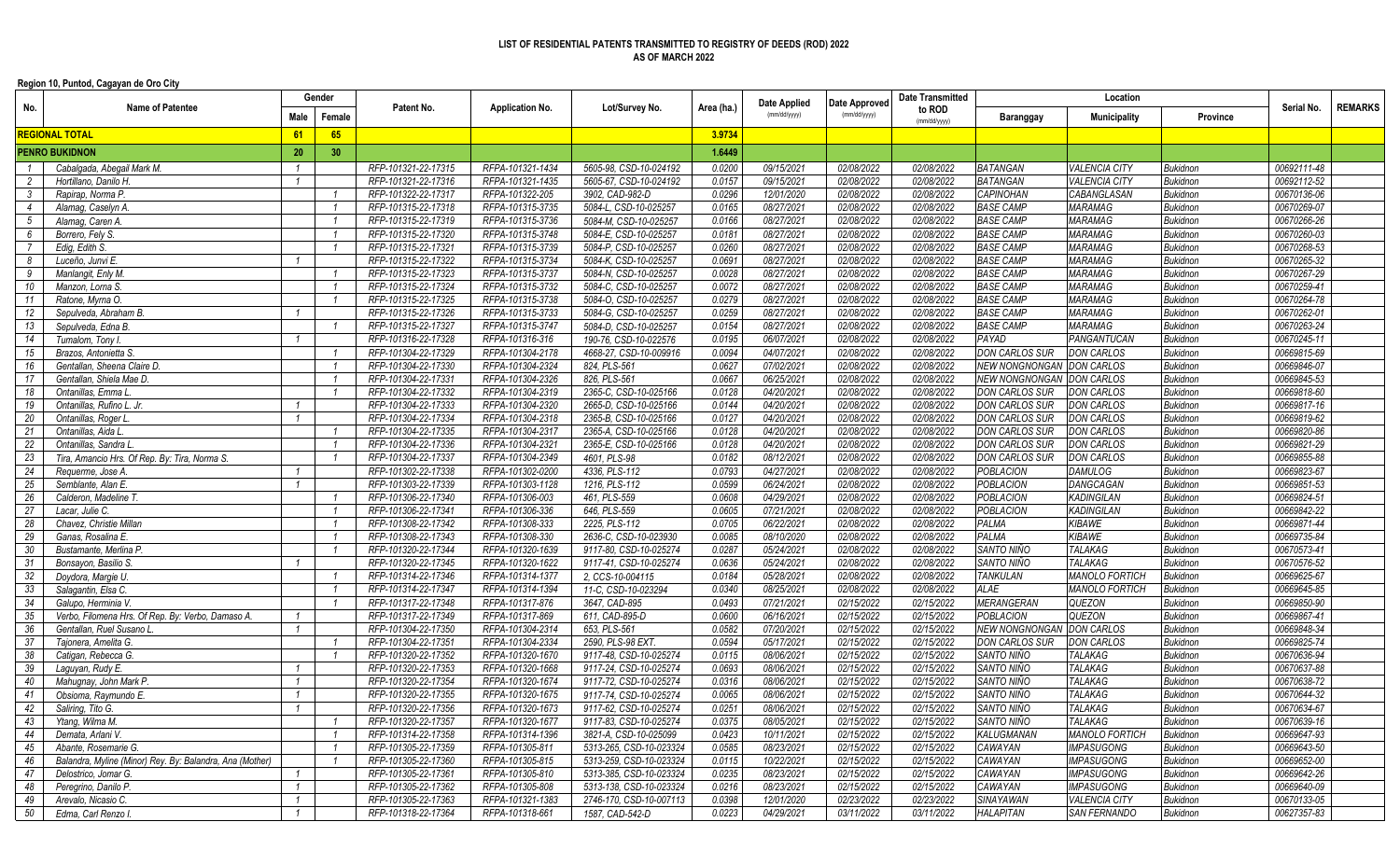## **Region 10, Puntod, Cagayan de Oro City**

| No.             |                                                                      | Gender                             | Patent No.         | <b>Application No.</b> | Lot/Survey No.             | Area (ha.) | Date Applied<br>(mm/dd/yyyy) | Date Approved<br>(mm/dd/yyyy) | <b>Date Transmitted</b> | Location       |                     |                         |             |                |
|-----------------|----------------------------------------------------------------------|------------------------------------|--------------------|------------------------|----------------------------|------------|------------------------------|-------------------------------|-------------------------|----------------|---------------------|-------------------------|-------------|----------------|
|                 | <b>Name of Patentee</b>                                              | Male<br>Female                     |                    |                        |                            |            |                              |                               | to ROD<br>(mm/dd/yyyy   | Baranggay      | <b>Municipality</b> | Province                | Serial No.  | <b>REMARKS</b> |
|                 |                                                                      |                                    |                    |                        |                            |            |                              |                               |                         |                |                     |                         |             |                |
|                 | <b>PENRO CAMIGUIN</b>                                                | -8<br>-3                           |                    |                        |                            | 0.3239     |                              |                               |                         |                |                     |                         |             |                |
| $\overline{1}$  | Shyne, Frisca P.                                                     | $\overline{1}$                     | RFP101804-22-2527  | RFPA101804-2743        | 2396-B. Csd-10-025425-D    | 0.0664     | 11/05/2021                   | 02/09/2022                    | 02/10/2022              | Balbagon       | Mambajao            | Camiguin                | 00670555-38 |                |
| $\overline{c}$  | Pareño, David Giornni N.                                             |                                    | RFP101802-22-2528  | RFPA101802-2745        | 1121-A, Csd-10-025502-D    | 0.0120     | 11/05/2021                   | 02/09/2022                    | 02/10/2022              | Liong          | Guinsiliban         | Camiguin                | 00670556-41 |                |
| $\mathbf{3}$    | Hrs. of Maximo Vivares namely: Efren Q. Vivares, et al.              |                                    | RFP101804-22-2529  | RFPA101804-2744        | 12732, Case 15, CAD 473    | 0.0906     | 11/05/2021                   | 02/09/2022                    | 02/10/2022              | Tupsan         | Mambajao            | Camiguin                | 00670557-75 |                |
| $\overline{4}$  | Arro, Mischele G.                                                    | $\overline{1}$                     | 101804-22-2530     | 101804-2753            | 6272-H, Csd-10-025519      | 0.0120     | 11/25/2021                   | 03/08/2022                    | 03/08/2022              | Yumbing        | Mambajao            | Camiguin                | 00670558-69 |                |
| $5\overline{)}$ | Arro, Levy G.                                                        | $\overline{1}$                     | 101804-22-2531     | 101804-2752            | 6272-G, Csd-10-025519      | 0.0116     | 11/25/2021                   | 03/08/2022                    | 03/08/2022              | Yumbing        | Mambajao            | Camiguin                | 00670559-42 |                |
| 6               | Gorres, Victorico E.                                                 | $\overline{1}$                     | 101804-22-2532     | 101804-2751            | 6272-F, Csd-10-025519      | 0.0130     | 11/25/2021                   | 03/08/2022                    | 03/08/2022              | Yumbing        | Mambajao            | Camiguin                | 00670560-44 |                |
| 7               | Arro, Ely S.                                                         | $\overline{1}$                     | 101804-22-2533     | 101804-2750            | 6272-E, Csd-10-025519      | 0.0249     | 11/25/2021                   | 03/08/2022                    | 03/08/2022              | Yumbing        | Mambajao            | Camiguin                | 00670561-68 |                |
| 8               | Cagas, Joel S.                                                       |                                    | 101804-22-2534     | 101804-2749            | 6272-D, Csd-10-025519      | 0.0098     | 11/25/2021                   | 03/08/2022                    | 03/08/2022              | Yumbing        | Mambajao            | Camiguin                | 00670562-02 |                |
| 9               | Cagas, Apolinario S.                                                 |                                    | 101804-22-2535     | 101804-2748            | 6272-C, Csd-10-025519      | 0.0063     | 11/25/2021                   | 03/08/2022                    | 03/08/2022              | Yumbing        | Mambajao            | Camiguin                | 00670563-66 |                |
| 10              | Cagas, Reynan M.                                                     |                                    | 101804-22-2536     | 101804-2747            | 6272-B, Csd-10-025519      | 0.0373     | 11/25/2021                   | 03/08/2022                    | 03/08/2022              | Yumbing        | Mambajao            | Camiguin                | 00670564-39 |                |
| 11              | Somobay, Ramer B.                                                    | $\mathbf{1}$                       | 101804-22-2537     | 101804-2746            | 6272-A. Csd-10-025519      | 0.0400     | 11/25/2021                   | 03/08/2022                    | 03/08/2022              | Yumbing        | Mambajao            | Camiguin                | 00670565-33 |                |
|                 |                                                                      |                                    |                    |                        |                            |            |                              |                               |                         |                |                     |                         |             |                |
|                 | PENRO LANAO DEL NORTE                                                | - 5<br>-3-                         |                    |                        |                            | 0.2303     |                              |                               |                         |                |                     |                         |             |                |
|                 | 1 Ursal, Benedicto P. Jr.                                            | $\overline{1}$                     | 1003522-22-213     | 103522-392             | 11216-Ccs-123522-000142    | 0.0318     | 11/23/2021                   | 02/15/2022                    | 02/17/2022              | Poblacion      | Tubod               | Lanao del Norte         | 00670699-37 |                |
| $\overline{2}$  | H.O. of Arthur B. Tamula rep. by Marjorie Ann T. Jimenez             |                                    | 103508-22-189      | 103508-259             | 6209-A, Csd-10-024569      | 0.1000     | 11/08/2021                   | 02/15/2022                    | 02/17/2022              | Poblacion      | Kolambugan          | Lanao del Norte         | 00670701-64 |                |
| $\mathbf{3}$    | Adriatico, Sarah                                                     | $\overline{1}$                     | 103506-22-28       | 103506-042             | 36.Csd-12-005779-D         | 0.0400     | 01/18/2022                   | 03/14/2022                    | 03/16/2022              | Poblacion      | <b>SND</b>          | Lanao del Norte         | 00670698-54 |                |
| $\overline{4}$  | Genayas, Cresencia A.                                                | $\overline{1}$                     | 103504-22-1603     | 103504-1989            | 6.Blk-27, Sqs-12-000409    | 0.0100     | 02/07/2022                   | 03/14/2022                    | 03/16/2022              | <b>Suarez</b>  | <b>Iligan City</b>  | Lanao del Norte         | 00670757-92 |                |
| 5               | Timado, Rudy A.                                                      |                                    | 103504-22-1604     | 103504-1988            | 8876-93, Csd-10-022744     | 0.0106     | 02/07/2022                   | 03/14/2022                    | 03/16/2022              | <b>Suarez</b>  |                     |                         | 00670760-12 |                |
|                 |                                                                      |                                    | 103504-22-1605     | 103504-1986            | 8876-118, Csd-10-022744    | 0.0158     | 02/07/2022                   | 03/14/2022                    | 03/16/2022              |                | <b>Iligan City</b>  | Lanao del Norte         | 00670758-26 |                |
| 6<br>7          | Elizalde, Joshua Ian Zaine C.                                        | $\overline{1}$                     |                    |                        |                            |            |                              |                               |                         | <b>Suarez</b>  | <b>Iligan City</b>  | Lanao del Norte         |             |                |
|                 | Rivera, Chona B.                                                     |                                    | 103504-22-1607     | 103504-1985            | 8874-32, Csd-10-022657     | 0.0062     | 02/07/2022                   | 03/14/2022                    | 03/16/2022              | <b>Suarez</b>  | <b>Iligan City</b>  | Lanao del Norte         | 00670759-50 |                |
| 8               | Elizalde, Maria Lourdes C.                                           |                                    | 103504-22-1606     | 103504-1987            | 8876-119, CSd-10-022744    | 0.0159     | 02/07/2022                   | 03/14/2022                    | 03/16/2022              | Suarez         | lligan City         | Lanao del Norte         | 00668844-66 |                |
|                 |                                                                      |                                    |                    |                        |                            |            |                              |                               |                         |                |                     |                         |             |                |
|                 | <b>PENRO MISAMIS OCCIDENTAL</b>                                      | 12 <sup>2</sup><br>10 <sup>1</sup> |                    |                        |                            | 1.0173     |                              |                               |                         |                |                     |                         |             |                |
| $\overline{1}$  | Salonga, Alona L                                                     | $\overline{1}$                     | RFP-104207-22-3466 | RFPA-104207-504        | 820, Cad. 1021-D           | 0.0314     | 12/21/2021                   | 02/08/2022                    | 02/09/2022              | Naga           | Jimenez             | Misamis Occidental      | 00691553-98 |                |
| 2               | Salonga, Ezel Oyeka L.                                               | $\overline{1}$                     | RFP-104207-22-3467 | RFPA-104207-503        | 1216, Cad. 1021-D          | 0.0527     | 11/18/2021                   | 02/08/2022                    | 02/09/2022              | Sta. Cruz      | Jimenez             | Misamis Occidental      | 00691552-85 |                |
| $\mathbf{3}$    | Salonga, Ezra Lona L                                                 | $\overline{1}$                     | RFP-104207-22-3468 | RFPA-104207-502        | 64, Cad. 1021-D            | 0.0527     | 11/18/2021                   | 02/08/2022                    | 02/09/2022              | Sta. Cruz      | Jimenez             | Misamis Occidental      | 00691551-91 |                |
| $\overline{4}$  | Paelmo, Ian Jo O.                                                    |                                    | RFP-104203-22-3469 | RFPA-104203-419        | 19, CCS-10-004128          | 0.0821     | 01/17/2022                   | 02/15/2022                    | 02/16/2022              | Bolinsong      | Bonifacio           | Misamis Occidental      | 00691778-25 |                |
| 5               | Delos Santos, Judy O.                                                |                                    | RFP-104203-22-3470 | RFPA-104203-417        | 14, CCS-10-004128          | 0.0986     | 01/17/2022                   | 02/15/2022                    | 02/16/2022              | Bolinsong      | Bonifacio           | Misamis Occidental      | 00691776-57 |                |
| 6               | Delos Santos, Jade O.                                                |                                    | RFP-104203-22-3471 | RFPA-104203-420        | 22, CCS-10-004128          | 0.0300     | 01/17/2022                   | 02/15/2022                    | 02/16/2022              | Bolinsong      | Bonifacio           | Misamis Occidental      | 00691779-38 |                |
| 7               | Paelmo, Jifford O.                                                   | $\overline{1}$                     | RFP-104203-22-3472 | RFPA-104203-418        | 18, CCS-10-004128          | 0.0821     | 01/17/2022                   | 02/15/2022                    | 02/16/2022              | Bolinsong      | Bonifacio           | Misamis Occidental      | 00691777-01 |                |
| - 8             | Paelmo, Christian Karl O.                                            | $\overline{1}$                     | RFP-104203-22-3473 | RFPA-104203-421        | 23, CCS-10-004128          | 0.0300     | 01/17/2022                   | 02/15/2022                    | 02/16/2022              | Bolinsong      | Bonifacio           | Misamis Occidental      | 00691780-50 |                |
| - 9             | Delos Santos, Joel O.                                                | $\overline{1}$                     | RFP-104203-22-3474 | RFPA-104203-416        | 13, CCS-10-004128          | 0.0986     | 01/17/2022                   | 02/15/2022                    | 02/16/2022              | Bolinsong      | Bonifacio           | Misamis Occidental      | 00691775-24 |                |
| 10              | Delos Santos, Jeffrey O.                                             |                                    | RFP-104203-22-3475 | RFPA-104203-415        | 12, CCS-10-004128          | 0.0492     | 01/17/2022                   | 02/15/2022                    | 02/16/2022              | Bolinsong      | Bonifacio           | Misamis Occidental      | 00691774-00 |                |
| 11              | Go. Benson C.                                                        |                                    | RFP-104215-22-3476 | RFPA-104215-275        | 12-A, Csd-10-025420-D      | 0.0351     | 01/12/2022                   | 02/15/2022                    | 02/16/2022              | Barangay       | <b>Tangub City</b>  | Misamis Occidental      | 00691773-16 |                |
| 12              | Lastimosa, Elma P.                                                   | $\overline{1}$                     | RFP-104201-22-3477 | RFPA-104201-144        | 3754-A, Csd-10-025604      | 0.0419     | 01/28/2022                   | 02/22/2022                    | 02/23/2022              | <b>Matipas</b> | Aloran              | Misamis Occidental      | 00691556-29 |                |
| 13              | Pino, Edgar P.                                                       | $\overline{1}$                     | RFP-104201-22-3478 | RFPA-104201-151        | 3754-H, Csd-10-025604      | 0.0419     | 01/28/2022                   | 02/22/2022                    | 02/23/2022              | Matipas        | Aloran              | Misamis Occidental      | 00691563-94 |                |
| 14              | Pino, Felix P.                                                       |                                    | RFP-104201-22-3479 | RFPA-104201-147        | 3754-D, Csd-10-025604      | 0.0419     | 01/28/2022                   | 02/22/2022                    | 02/23/2022              | Matipas        | Aloran              | Misamis Occidental      | 00691559-60 |                |
| 15              | Dela Peña, Evelyn P.                                                 | $\overline{1}$                     | RFP-104201-22-3480 | RFPA-104201-146        | 3754-C, Csd-10-025604      | 0.0419     | 01/28/2022                   | 02/22/2022                    | 02/23/2022              | Matipas        | Aloran              | Misamis Occidental      | 00691564-27 |                |
| 16              | Oppus, Valintina P.                                                  | $\overline{1}$                     | RFP-104201-22-3481 | RFPA-104201-145        | 3754-B. Csd-10-025604      | 0.0419     | 01/28/2022                   | 02/22/2022                    | 02/23/2022              | Matipas        | Aloran              | Misamis Occidental      | 00691557-03 |                |
| 17              | Namit. Oliva P.                                                      | $\overline{1}$                     | RFP-104201-22-3482 | RFPA-104201-148        | 3754-E, Csd-10-025604      | 0.0419     | 01/28/2022                   | 02/22/2022                    | 02/23/2022              | Matipas        | Aloran              | Misamis Occidental      | 00691560-12 |                |
| 18              | Lumanao, Daisy P.                                                    |                                    | RFP-104201-22-3483 | RFPA-104201-150        | 3754-G, Csd-10-025604      | 0.0420     | 01/28/2022                   | 02/22/2022                    | 02/23/2022              | Matipas        | Aloran              | Misamis Occidental      | 00691562-80 |                |
| 19              | Pino, Dionisio P.                                                    |                                    | RFP-104201-22-3484 | RFPA-104201-149        | 3754-F, Csd-10-025604      | 0.0419     | 01/28/2022                   | 02/22/2022                    | 02/23/2022              | Matipas        | Aloran              | Misamis Occidental      | 00691561-96 |                |
| 20              | Dagandan, Shally M.                                                  |                                    | RFP-104207-22-3485 | RFPA-104207-506        | 8283-B, Csd-10-025596      | 0.0104     | 01/20/2022                   | 02/22/2022                    | 02/23/2022              | Nacional       | Jimenez             | Misamis Occidental      | 00691555-66 |                |
| 21              | Llamis. Lorvfee M.                                                   | $\overline{1}$                     | RFP-104207-22-3486 | RFPA-104207-505        | 8283-A, Csd-10-025596      | 0.0067     | 01/20/2022                   | 02/22/2022                    | 02/23/2022              | Nacional       | Jimenez             | Misamis Occidental      | 00691554-12 |                |
| 22              | Cantiga, Gemma B.                                                    | $\overline{1}$                     | RFP-104205-22-3487 | RFPA-104205-628        | 811-A, Csd-10-025543-D     | 0.0224     | 02/18/2022                   | 03/21/2022                    | 03/22/2022              | Poblacion 4    | Clarin              | Misamis Occidental      | 00691781-94 |                |
|                 |                                                                      |                                    |                    |                        |                            |            |                              |                               |                         |                |                     |                         |             |                |
|                 | <b>PENRO MISAMIS ORIENTAL</b>                                        | 20<br>15 <sub>15</sub>             |                    |                        |                            | 0.7570     |                              |                               |                         |                |                     |                         |             |                |
| $\overline{1}$  | <del>Acharon, Nogelio Si. His. or Nep. by Acharon, Nogelio Si.</del> |                                    | 104305-2022-001    | 104305-3037            | 16-B, Csd-10-025360        | 0.0200     | 09/27/2021                   | 01/20/2022                    | 01/24/2022              | Carmen         | Cagayan de Oro City | <b>Misamis Oriental</b> | 00670964-54 |                |
| $\overline{2}$  | Acharon. Roberto G.                                                  |                                    | 104305-2022-002    | 104305-3036            | 16-A, Csd-10-025360        | 0.0100     | 09/27/2021                   | 01/20/2022                    | 01/24/2022              | Carmen         | Cagayan de Oro City | Misamis Oriental        | 00670963-60 |                |
| $\mathbf{3}$    | Aribal, Nellie Y.                                                    | $\overline{1}$                     | 104316-2022-003    | 104316-62              | 406-B, Csd-10-023238-D     | 0.0163     | 11/24/2021                   | 01/27/2022                    | 01/27/2022              | Poblacion      | Lugait              | Misamis Oriental        | 00691682-94 |                |
| $\overline{4}$  | Lim. Lorenz G.                                                       |                                    | 104324-2022-004    | 104324-150             | 1947-A. Csd-10-025535-D    | 0.0122     | 12/21/2021                   | 01/27/2022                    | 01/27/2022              | Poblacion      | Tagoloan            | <b>Misamis Oriental</b> | 00691683-98 |                |
| $5\overline{)}$ | Sanchez, Anniebe A.                                                  |                                    | 104323-2022-005    | 104323-022             | 109-A, Csd-10-025407       | 0.0159     | 11/03/2021                   | 02/08/2022                    | 02/09/2022              | Poblacion      | Sugbongcogon        | Misamis Oriental        | 00691999-34 |                |
| 6               | Sumile, Miryse Mae T.                                                | $\overline{1}$                     | 104324-2022-006    | 104324-154             | 2623-B-10, Csd-10-025441-L | 0.0471     | 12/21/2021                   | 02/08/2022                    | 02/09/2022              | Poblacion      | Tagoloan            | <b>Misamis Oriental</b> | 00691686-29 |                |
| $\overline{7}$  | Narisma, Arlene O.                                                   | $\overline{1}$                     | 104324-2022-007    | 104324-155             | 2623-B-14, Csd-10-025441-L | 0.0189     | 12/21/2021                   | 02/08/2022                    | 02/09/2022              | Poblacion      | Tagoloan            | <b>Misamis Oriental</b> | 00691684-12 |                |
| 8               | Cuyno, Dioscar Julius J.                                             | $\overline{1}$                     | 104324-2022-008    | 104324-156             | 2623-B-15, Csd-10-025441-L | 0.0118     | 12/21/2021                   | 02/08/2022                    | 02/09/2022              | Poblacion      | Tagoloan            | Misamis Oriental        | 00691688-96 |                |
|                 |                                                                      |                                    |                    |                        |                            |            |                              |                               |                         |                |                     |                         |             |                |